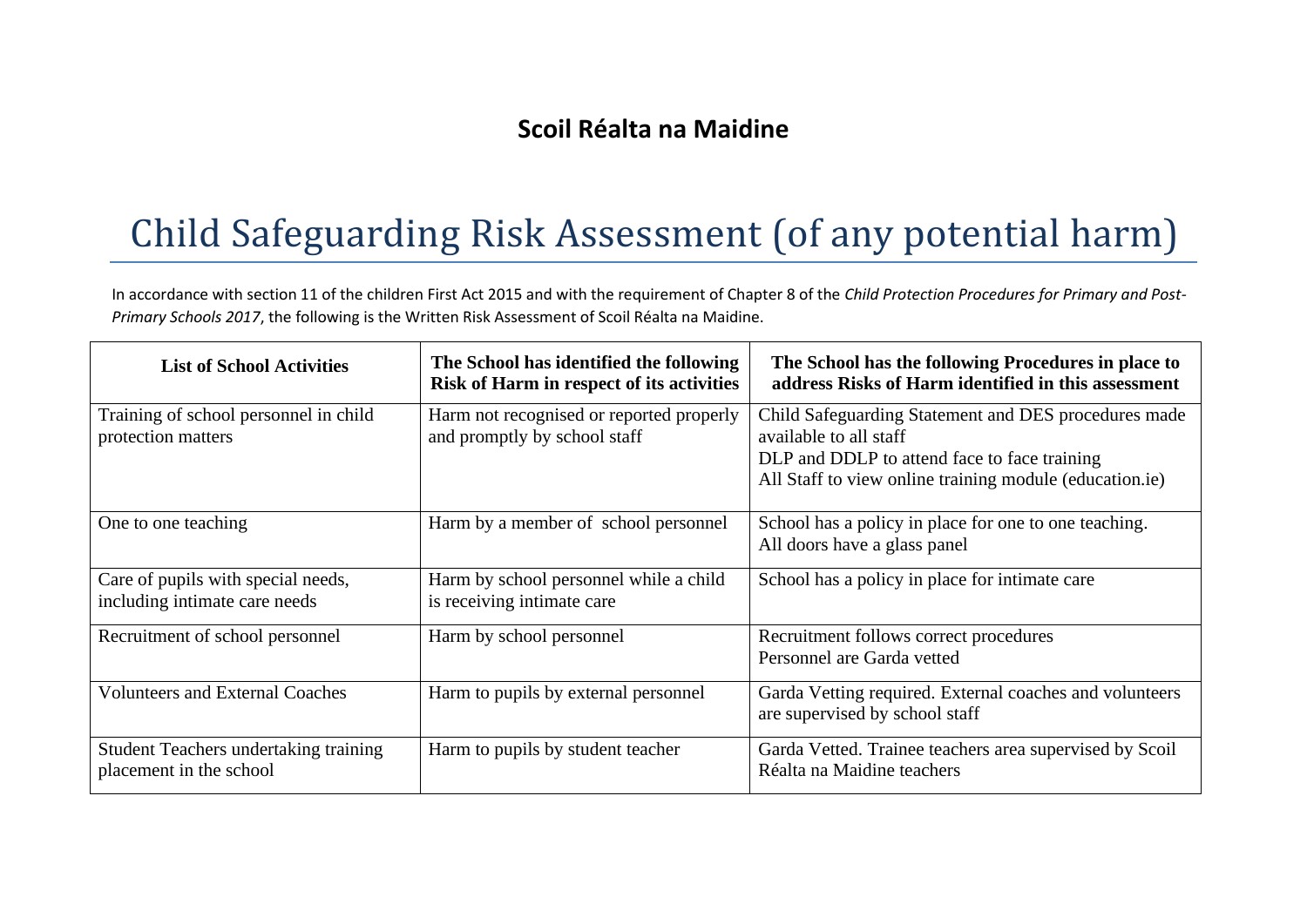| <b>List of School Activities</b>                                                                                                                | The School has identified the following<br>Risk of Harm in respect of its activities               | The School has the following Procedures in place to<br>address Risks of Harm identified in this assessment                               |
|-------------------------------------------------------------------------------------------------------------------------------------------------|----------------------------------------------------------------------------------------------------|------------------------------------------------------------------------------------------------------------------------------------------|
| Students participating in work experience                                                                                                       | Harm to pupils by inappropriate<br>interaction between work experience<br>student and school pupil | Students always work under the direct supervision of a<br>Scoil Réalta na Maidine teacher                                                |
| Curricular Provision in respect of SPHE,<br>RSE, Stay safe                                                                                      | Subjects not taught                                                                                | SPHE, RSE, Stay Safe are taught in all classes each year.<br>Teachers monthly reports reflect this                                       |
| Care of children with specific<br>vulnerability needs such as ethnic<br>minorities, Traveller pupils, LGBT<br>pupils, pupils in care or on CPNS | Bullying by other pupils                                                                           | Anti-Bullying Policy<br>Code of Behaviour                                                                                                |
| Daily arrival and dismissal of pupils                                                                                                           | Harm from other pupils. Harm from<br>unknown adults in the vicinity                                | Arrival and Dismissal Policy                                                                                                             |
| Use of toilet facilities within the school<br>building                                                                                          | Harm/injury by other pupils                                                                        | Classes all have written toilet protocols and pupils are<br>reminded of these frequently                                                 |
| School Outings including those involving<br>overnight stays and foreign travel                                                                  | Harm to pupils due to inadequate<br>supervision or preparation                                     | Adequate staffing provided<br>Pupils always overseen by Scoil Réalta na Maidine staff<br><b>Health and Safety Statement</b>              |
| Use of off-site facilities for school<br>activities                                                                                             | Harm to pupils due to inadequate<br>supervision or preparation                                     | Adequate staffing provided<br>Pupils always supervised by Scoil Réalta na Maidine staff<br><b>Health and Safety Statement</b>            |
| School transport arrangements for pupils<br>with special needs, including use of bus<br>escorts                                                 | Injury/harm to pupils while on the bus                                                             | Bus escorts are trained and Garda Vetted<br>Scoil Réalta na Maidine staff supervise arrival and<br>dismissal of pupils travelling by bus |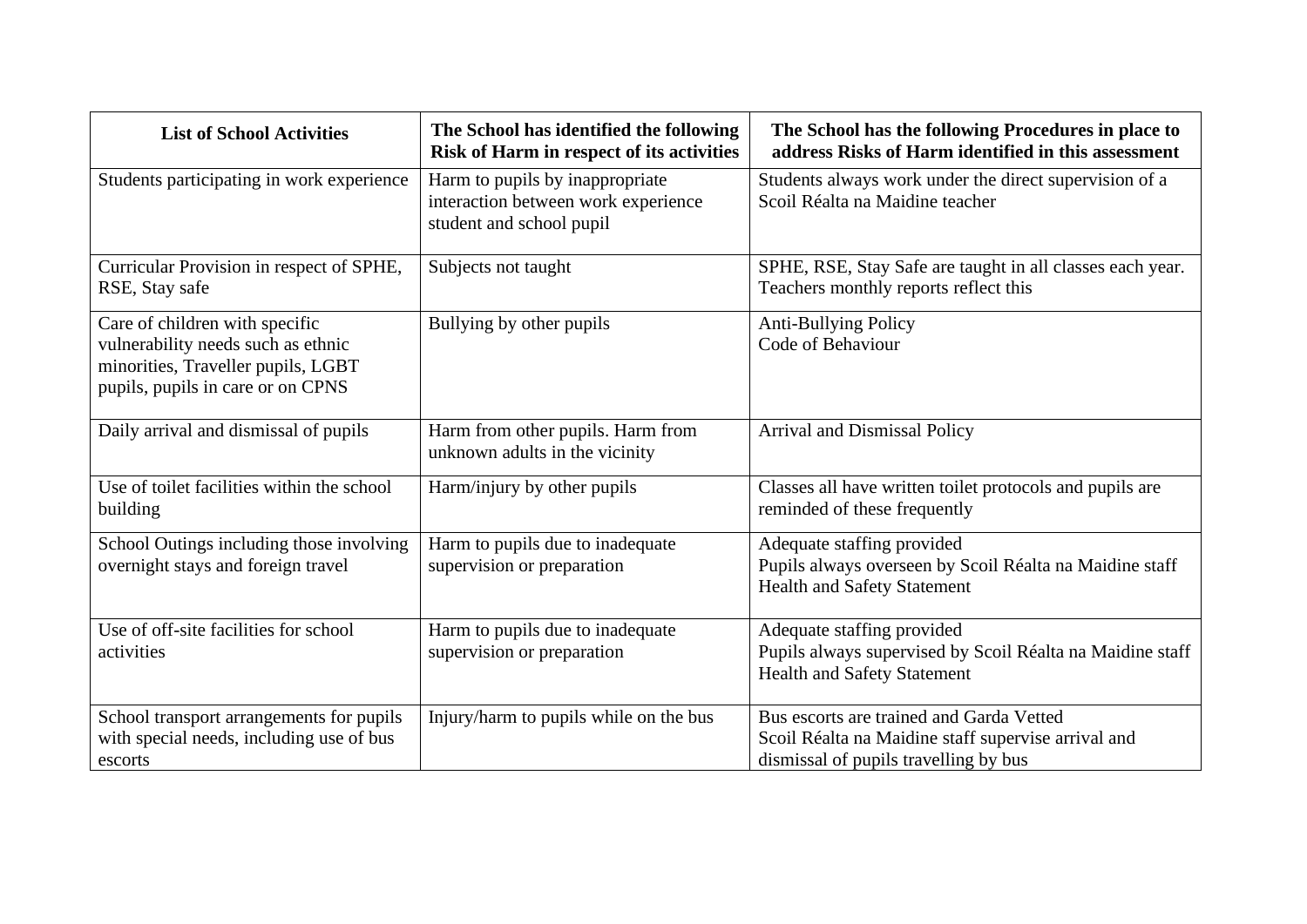| <b>List of School Activities</b>                                                                        | The School has identified the following<br>Risk of Harm in respect of its activities | The School has the following Procedures in place to<br>address Risks of Harm identified in this assessment                                                                                                              |
|---------------------------------------------------------------------------------------------------------|--------------------------------------------------------------------------------------|-------------------------------------------------------------------------------------------------------------------------------------------------------------------------------------------------------------------------|
| Managing challenging behaviour<br>amongst pupils, including appropriate use<br>of restraint if required | Injury to pupils                                                                     | <b>Health and Safety Statement</b><br>Code of Behaviour<br>Use of restraint ONLY where a pupil is in clear and<br>immediate danger                                                                                      |
| Administration of medicines                                                                             | Harm/Injury to pupil through incorrect<br>administration                             | Administration of Medicines Policy<br>Care Plan for individual pupils                                                                                                                                                   |
| <b>Administration of First Aid</b>                                                                      | Harm/Injury to pupil through incorrect<br>procedure                                  | 4 Trained First Responders on staff                                                                                                                                                                                     |
| Prevention and dealing with bullying<br>amongst pupils                                                  | Harm to pupils by other pupils                                                       | <b>Anti-Bullying Policy</b><br>Code of Behaviour Policy                                                                                                                                                                 |
| Use of school premises by other<br>organisations during the school day                                  | Harm to pupils due to inadequate<br>supervision                                      | Premises to be used by external organisations only in<br>exceptional circumstances and with proof of Garda<br>Vetting for all personnel<br>Pupils are supervised by Scoil Réalta na Maidine staff                       |
| Participation by pupils in religious<br>ceremonies external to the school                               | Harm to pupils by unknown adults in the<br>vicinity                                  | Scoil Réalta na Maidine staff supervise pupils at all times                                                                                                                                                             |
| Use of Information and Communication<br>Technology                                                      | Access to inappropriate material                                                     | Scoil Réalta na Maidine staff supervise pupils at all times<br>Code of Behaviour<br>Internet filter on School Broadband<br><b>Internet Safety Workshops</b><br>Acceptable Use Policy<br><b>Electronic Device Policy</b> |
| Use of video/photography/other media to<br>record events                                                | Inappropriate use of images                                                          | Addition of pupil names is not permitted on any images<br>Parent permission required                                                                                                                                    |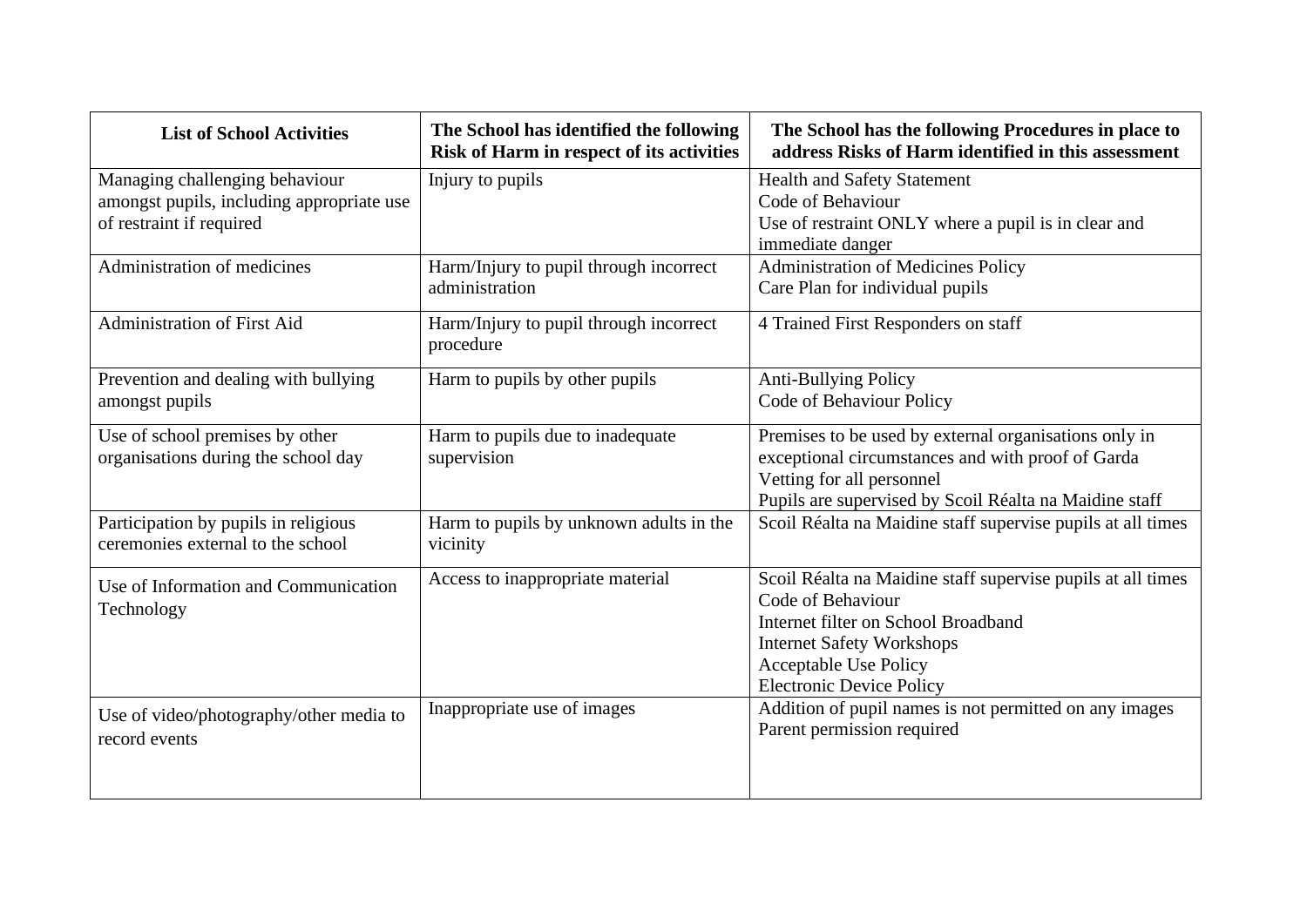| <b>List of School Activities</b>                                                                  | The School has identified the following<br>Risk of Harm in respect of its activities                                                                                         | The School has the following Procedures in place to<br>address Risks of Harm identified in this assessment                             |
|---------------------------------------------------------------------------------------------------|------------------------------------------------------------------------------------------------------------------------------------------------------------------------------|----------------------------------------------------------------------------------------------------------------------------------------|
| Application of sanctions under the<br>school's Code of Behaviour including<br>detention of pupils | Harm to pupil by school personnel                                                                                                                                            | Sanctions are issued in a fair and appropriate manner,<br>staff guided by Code of Behaviour                                            |
| After school use of premises by other<br>organisations                                            | Harm to pupil by adults working for these<br>organisations                                                                                                                   | Written parental permission mandatory when pupils stay<br>on the premises for after school activities<br><b>School Premises Policy</b> |
| Online teaching and learning remotely                                                             | Risk of harm caused by member of<br>school personnel communicating with<br>pupils in an inappropriate manner via<br>social media, texting, digital device or<br>other manner | Remote Teaching and Learning Policy                                                                                                    |

**Important Note:** It should be noted that risk in the context of this risk assessment is the risk of "harm" as defined in the Children First Act 2015 and not general health and safety risk. The definition of harm is set out in Chapter 4 of the *Child Protection Procedures for Primary and Post-Primary Schools 2017.*

In undertaking this risk assessment, the Board of Management has endeavoured to identify as far as possible the risks of harm that are relevant to this school and to ensure that adequate procedures are in place to manage all risks identified. While it is not possible to foresee and remove all risk of harm, the school has in place the procedures listed in this risk assessment to manage and reduce risk to the greatest possible extent.

This risk assessment has been completed by the Board of Management on 26 March 2019. It will be reviewed as part of the school's annual review of its Child Safeguarding Statement.